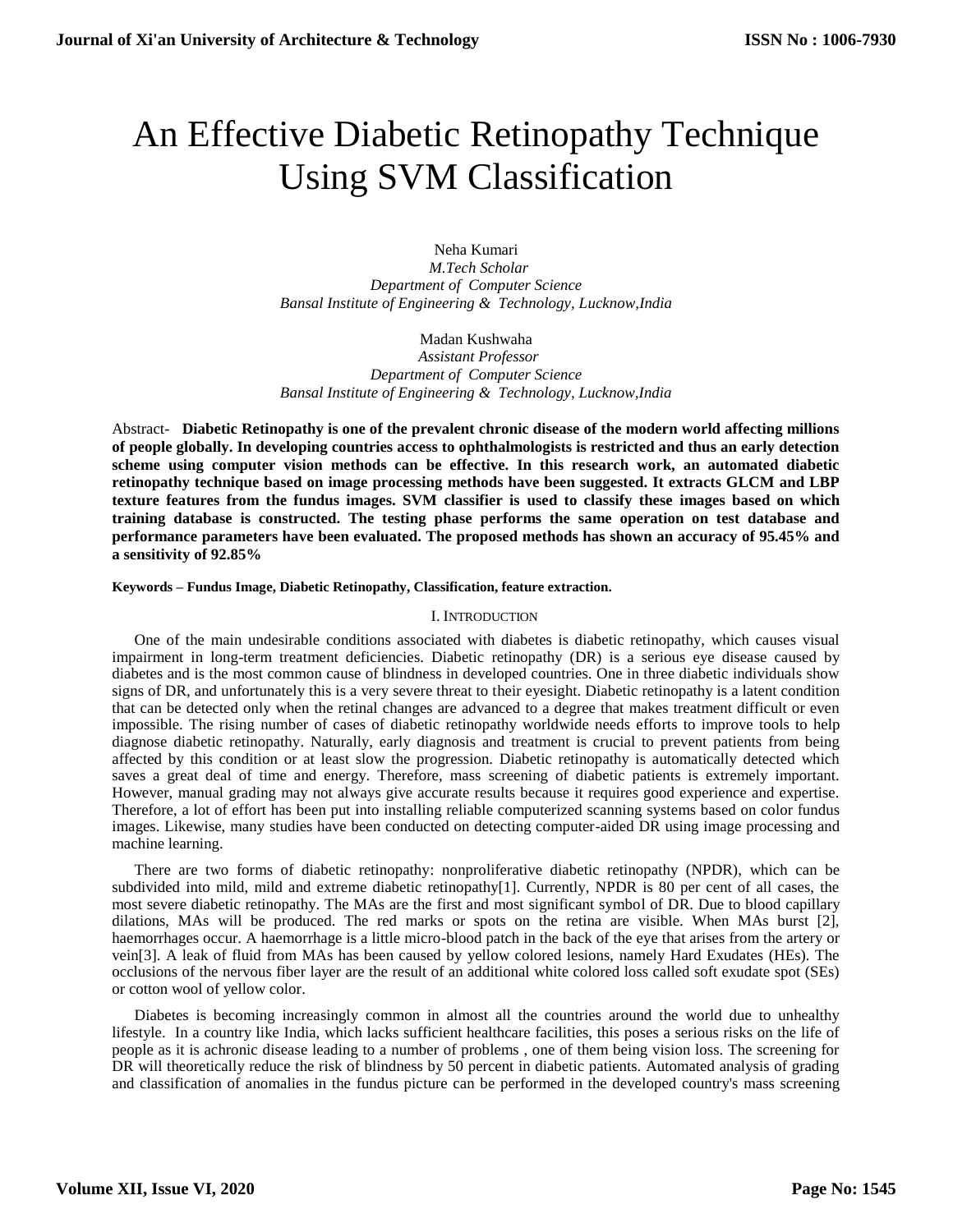program. An automatic detection system will provide ophthalmologists with a second opinion and avoid or stop further disease development in some patients.

This paper therefore suggests a new digital processing-based computer aided diagnosis of retinal pictures to help people diagnose diabetic retinopathy in advance. The main purpose is to automatically categorize every retinal picture as non-proliferating diabetic retinopathy. In order to extract features that can be used by support vector machine to assess the retinopathy degree of each retinal image, the initial stage of image processing isolates blood vessels, microaneurysms, and hard exudates.

#### II. LITERATURE REVIEW

Many studies have been done on Image processing and machine learning based detection of computer-aided DR detection. Seoud et al. [4] presented an automatic grading system for retinopathy. In their study, they identified 35 features to combine size and probability information for classification by detecting a red lesion to create a lesion probability map. This features random forest and have achieved classification accuracy of 74.11%

Savarkar et.al proposed the method of detecting MAs by analyzing density values along the discrete sections of different directions centered in the candidate pixel. In this method, the image was first determined by its peaks and then the feature set was determined and classified [5].

The automatic retinal features analysis program was proposed by Maher et al. [6]. Better preprocessing methods were used to minimize noise in order to enhance contrast and medium strength. During the database pictures the hard exudates were identified and separated. The use of polynomial contrast enhancement also suggested dark lesion detection methods. For regression-based data classification, the SVM-based supervised learning method was applied.

Shruthi et al. [7] have developed an automated method to recognize early signs of DR. Top-hat and bottom-hat operations and K-mean cluster techniques were used to detect and extract retinal features. Statistical parameters were determined to distinguish safe and negative photos of retinal using KNN-classifier.

Welikala et al.[8] identified an automated method of detecting new vessels in retinal DR images. The use of a regular line operator and a novel changed line operator was used for two vessel segmentation approaches. The operators were also analyzed and characteristics calculated for two different sets of functions from each binary vessel diagram. SVM was used to classify each collection individually and to make a final decision using the combination of the individual classification.

Kaur et al.[9] has established an automated DR vessel segment approach for both normal and abnormal features from DR retinal fundus images, which was designed to suit the vessels extracted and the non-ships based on their thresholding approach.

In another study, anatomical structures such as blood vessels, exudates and Mas were segmented by Selavathi D et.al [10]. Based on the segmented features, the gray level co-occurrence features were used to classify DR images. The classifier utilized was the SVM classifier.

The Automated MA detection systems for non-diluted RGB Fundus images have been developed by Kumar et al.[11]. In order to minimize the occurrence of blindness, early DR signs were observed. The proposed approach followed simple measures such as pre-processing, texture extraction and last assessment of the intensity of DR.

According to Akter et.al[12], retinopathy is a condition linked to diabetic disease and a significant cause of diabetic patients losing their vision. The key symptom of diabetic retinopathy are exudates. They introduced a morphological approach to diagnose diabetic retinopathy using color fundus images. Fundus images were used and satisfactory results were obtained, which were contrasted with the essential truths of the ophthalmologist.

Carrera.et.al[13] suggested computer-assisted diagnostic to help people diagnose retinal diabetic retinopathy in advance by digitally manipulating retinal photos. The main goal is to identify non-proliferating diabetic retinopathy in any retinal picture automatically. In order to obtain the features that can be used by the supporting vector machine to assess the retinopathy level of each retinal image, an initial image processing stage isolates blood vessels, microaneurysms and hard exudates. Maximum sensitivity of 95% and predictive capacity of 94% was obtained on testing with a database of 400 images.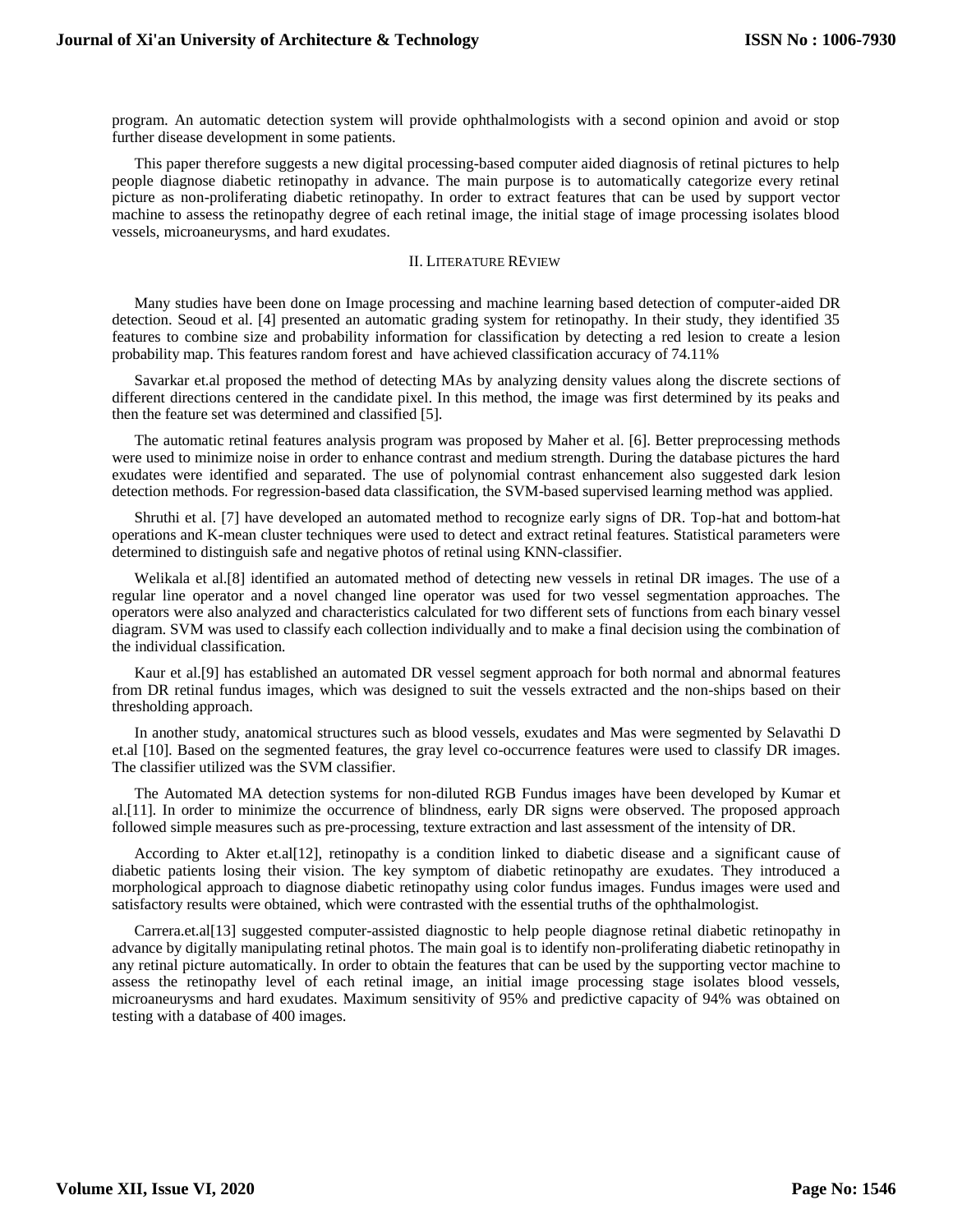## III. PROPOSED METHODOLOGY



Figure 1: Fundus image

Figure 1 above indicates a fundus image with various normal and abnormal characteristics. The automated computer-based system must learn to produce automatic diagnosis by means of controlled and automated training in artificial intelligence principles and by diagnosis to define the general method.

The proposed method consists of two major phases: the training phase and the testing phase. In the training phase, the fundus images are trained according to the machine learning model to compile a database of features. In the testing phase, the test images are taken and processed to obtain test features which are then compared with the existing feature database and the decision is made accordingly. Figure 2 shows the block diagram of the complete setup.

#### I. Training Phase:

In the training phase, the fundus images of retina is acquired and preprocessed to convert into acceptable form. The image is first resized because the images obtained from the repository are high resolution. Gaussian filtering is applied on the images to get rid of any noise. The stronger contrast channel of green is used than all other channels. The context situations for identification are best contrasted. Green channel for automatic detection algorithms is therefore considered a normal basis. In order to avoid or minimize uniform illumination when collecting fundus images, the noise reduction is included in the preprocessing phase and the image can be automatically detected. The adaptive histogram equalisation technique is used to enhance the images. Optical disk consists of a series of light spots that can not be used to classify the highest thus the exudates the circular border is eliminated. The optical disk and exudate shows high values in contrast with the other characteristics. The fundus image blood vessel network is to be eliminated as one of the essential safety features of the retina. Morphological operators are used to remove the exudates, namely the opening function, dilation and erosion. The resulting image only contains the abnormal features like Microaneurysms, Exudates, Hemorrhages and neovascularization.

GrayLevel Co-Occurrence Matrix(GLCM) is used as statistical features which are extracted from the segmented images. LBP features have been extracted as well which are used to encode local texture information of the fundus images. The feature database consists of three features homogeneity, energy and average of LBP.

## II. Testing Phase

In the testing phase similar steps are performed to obtain features of the test image as has been described in the training phase. The only difference is that the features are not stored in the database. Post feature extraction step the features of current test image are compared with those stores in the database for classification. Support Vector Machine has been used as the classification algorithm.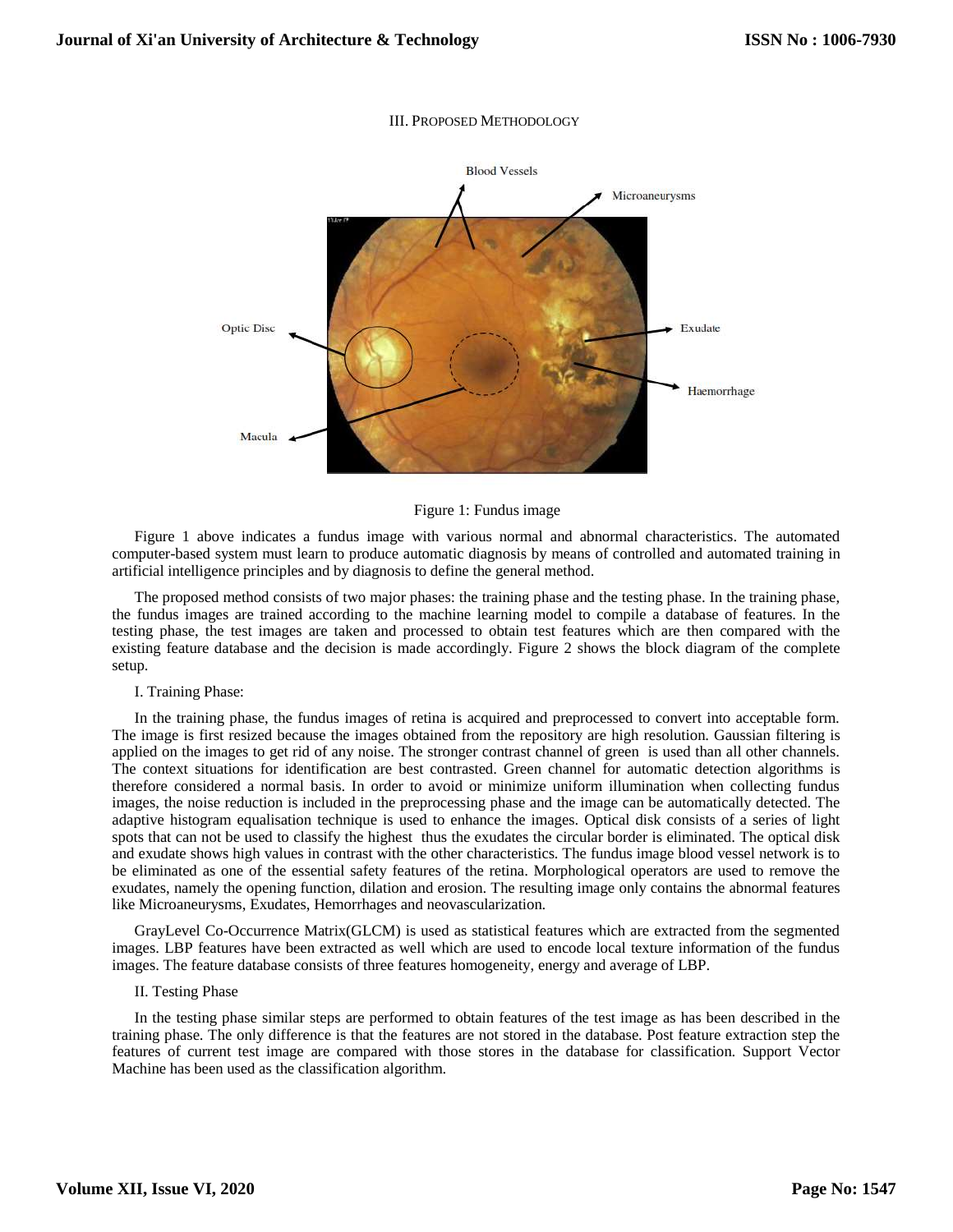

Figure 2: Block diagram of the Proposed method

# IV. RESULTS & DISCUSSIONS

 The proposed algorithm has been implemented using MATLAB 2014a and Kaggle database for DR. A total of 45 images are used for training and 22 for testing.



Figure 3: Processing Fundus Images a) Input Image b) Green channel c)Histogram Equalized d) Morphologcal Operated

 Figure 3 shows the various image processing algorithms and their results on the fundus images. 3(a) shows the original fundus image 3(b) shows grayscale converted image 3(c) shows histogram equalized image and 3(d) shows result after applying morphological operations on the fundus image.

Classification accuracy is based on the four possible outcomes of sensitivity, specificity and precision-true positivity , false positive , true negative (TN) and false negative (FN). The sensitivity measures the correctly defined proportion of the actual positive DR level. Specificity tests the correctly recognized proportion of the negative point, on the other hand. The greater the vulnerability and symptoms, the stronger the diagnosis. Table I shows the